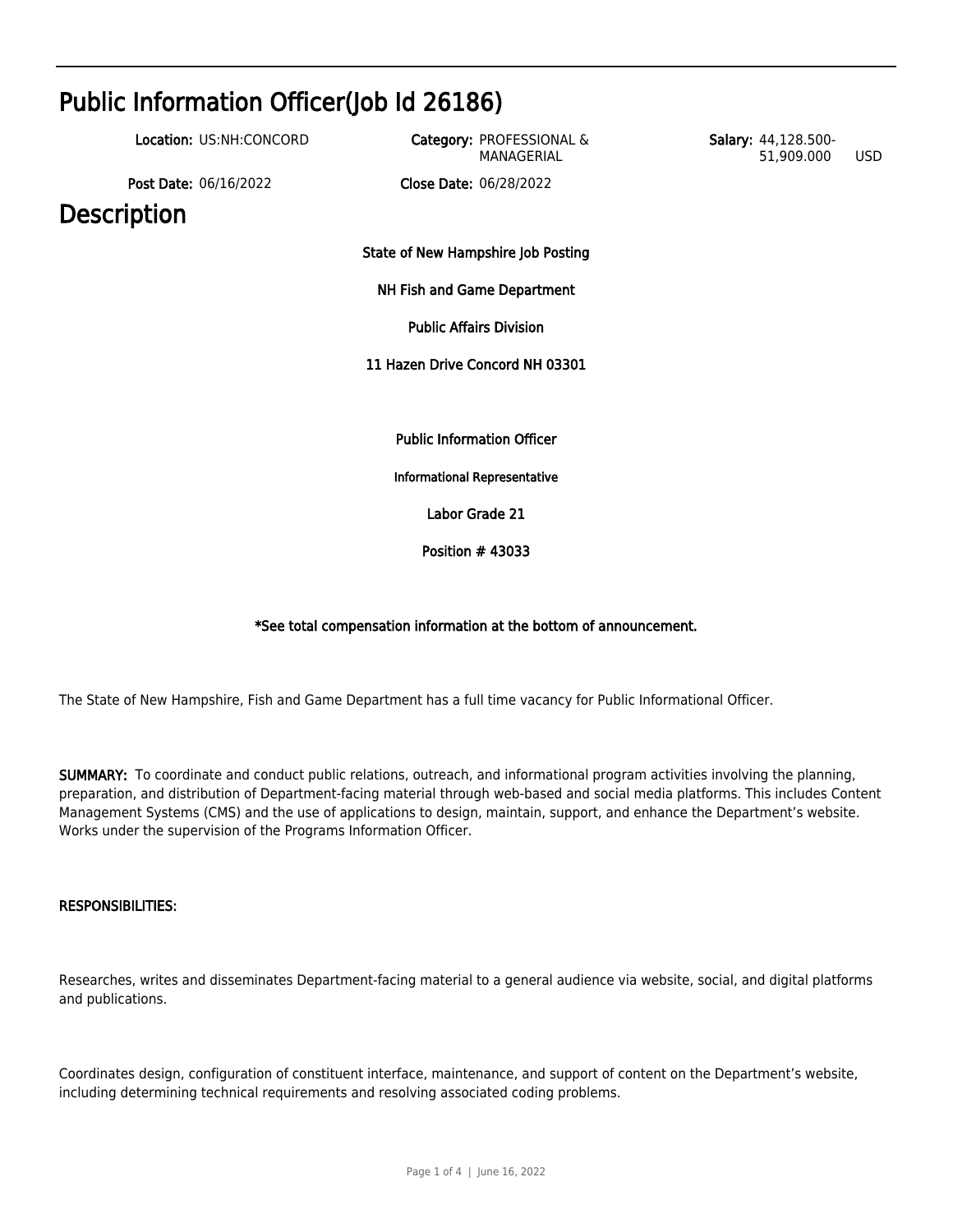#### continued...

Evaluates and plans timing and delivery of electronic communications materials. Exercises considerable judgement and expertise in seeking out critical information, preparing and editing copy, and executing timely web updates.

Works as part of the Public Affairs Division Communications Team to identify opportunities and develop programs to assist in accomplishing agency goals through public awareness campaigns, media programs, web events, constituent-engagement projects, social media campaigns, special events as required, educational programs, and merchandising. Coordinates the Department's social media team and calendar and assumes special projects as assigned.

Writes and distributes digital content for constituents, media, and promotional purposes.

Acts as coordinating editor for selected publications; performs copy editing and proofreading functions for Department publications.

Assists in the promotion and coordination of special events and public-engagement efforts. Attends public functions to represent the department, disseminate information, answer questions, and promote all aspects of the Department's work based on personal availability, appropriateness, and interest.

## MINIMUM QUALIFICATIONS: TRANSCRIPTS REQUIRED

Education: Bachelor's degree from a recognized college or university with major study in journalism, communications, public relations, advertising, business consumer studies, film, television, or a related field. Each additional year of approved formal education may be substituted for one year of required work experience.

Experience: Three years' experience in public relations, communications, journalism, advertising, newspaper writing, magazine editing/management, film, television, processing consumer complaints, customer service, or a related field. Each additional year of approved work experience may be substituted for one year of required formal education.

License/Certification: Must possess a valid driver's license. Motor Vehicle Record (MVR) must meet the minimum standards as established by the agency.

PREFERRED QUALIFICATIONS: Strong website and project development and management skills. Experience in writing for print or digital publications, including reporting and blog content, editing, proofreading and research, marketing, including social media and digital marketing preferred. Other related work that prepares the applicant for these responsibilities will be acceptable, based upon review of certifying officer.

SPECIAL REQUIREMENTS: Must demonstrate proficiency in the use of MS Office suite software and application of CMS software for website development, and maintenance. May be required to demonstrate writing/editing/website layout skills during interview. An understanding HTML code and its relationship to web page building as well as experience with Dreamweaver are highly desirable.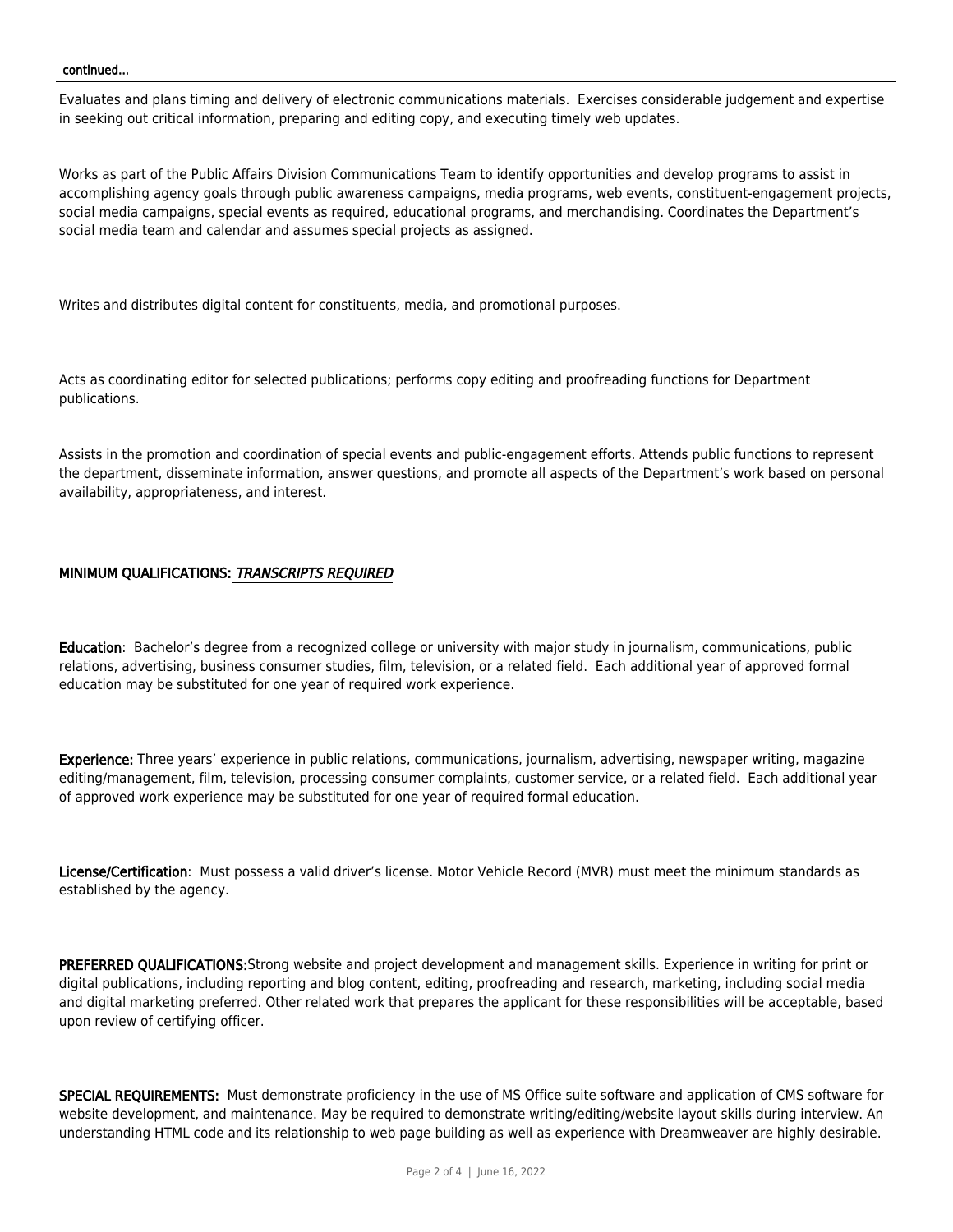#### continued...

Requires development, management, and timing of Department-right content, as well as technical knowledge and skill in written, visual, and digital communication.

RECOMMENDED WORK TRAITS: Knowledge of communications and public relations and skill in the varied methods and techniques of disseminating information to the public. Knowledge and skill in web design, CMS, HTML/Dreamweaver and an understanding of coding relationships to positively affect web page development, use of Google analytics, creating online surveys, PayPal, eCommerce, and communication via social media. Ability to write, edit, proofread and analyze informational material. Knowledge of Fish and Game programs and ability to interpret policies, laws and operations, and to stimulate public interest. Ability to plan and organize informational programs and work effectively with diverse Departmental staff to anticipate and provide support for a variety of communication needs. Ability to speak effectively with diverse interest groups.

DISCLAIMER STATEMENT: The supplemental job description lists the essential functions of the position and is not intended to include every job duty and responsibility specific to the position. An employee may be required to perform other related duties not listed on the supplemental job description provided that such duties are characteristic of that classification.

For further information please email Jay Martin, Information Services Coordinator @ Gerald.H.Martin@wildlife.nh.gov . You may also contact Kim Crowley, Human Resources, by email Jobs@wildlife.nh.gov or 603-271-5824. Mailing address is NH Fish and Game Department, 11 Hazen Drive, Concord NH 03301.

## \*TOTAL COMPENSATION INFORMATION

The State of NH total compensation package features an outstanding set of employee benefits, including:

#### HMO or POS Medical and Prescription Drug Benefits:

The actual value of State-paid health benefits is based on the employee's union status, and employee per pay period health benefit contributions will vary depending on the type of plan selected.

See this link for details on State-paid health benefits:<https://das.nh.gov/hr/benefits.html>